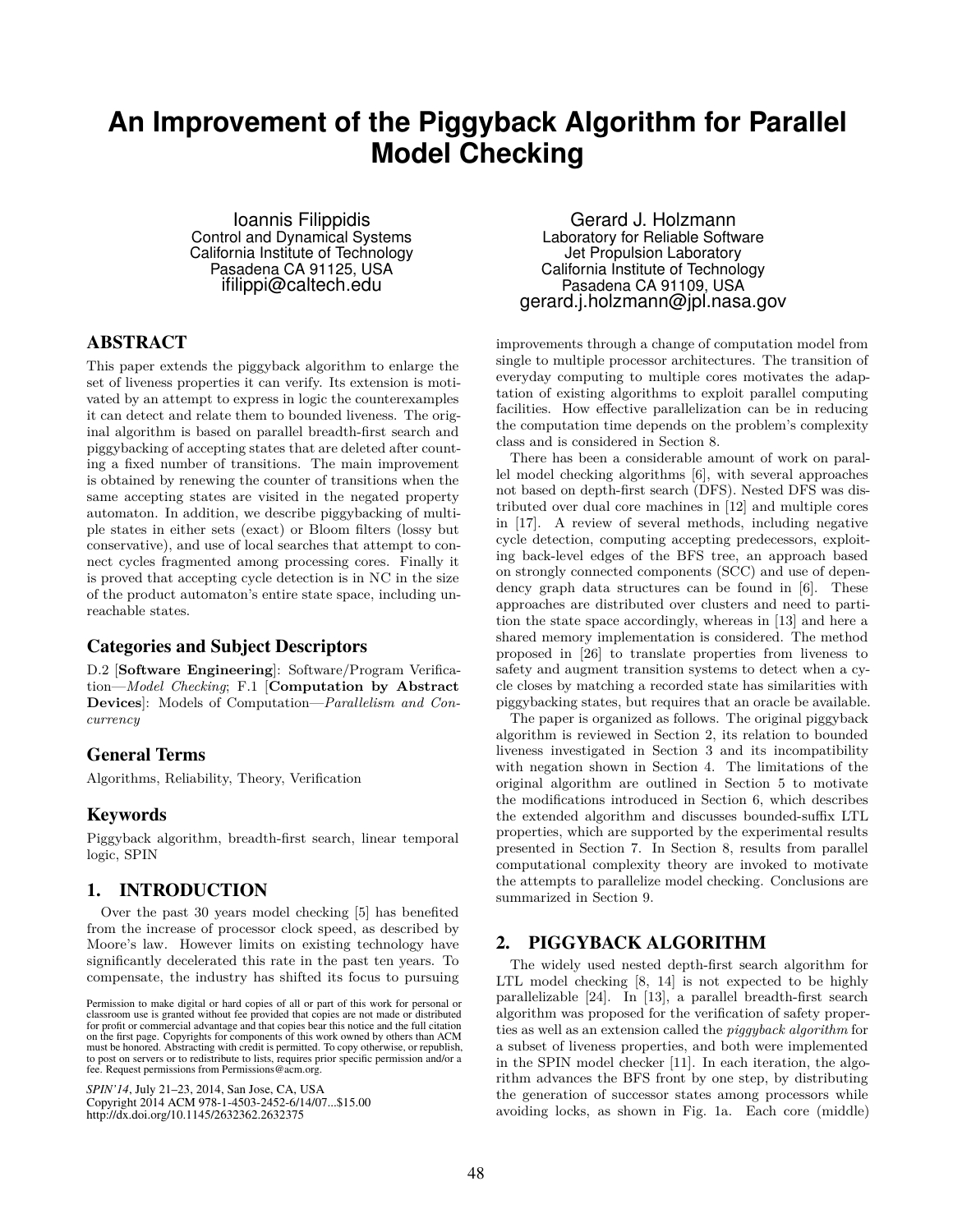

**(a) Two sets of** *m* **queues, each queue of length** *m***.**

#### **Figure 1: Original piggyback algorithm [13].**

processes its own input queue (yellow/up) and distributes the successors uniformly randomly to its own output queues (green/bottom). Next each output queue will become part of another core's input queue, as the processing direction is toggled (arrow flipped). This input/output orthogonality coupled with uniform randomization are crucial in ensuring uniform effort distribution, minimizing idle time. The safety version terminates either when an accepting state of the finite automaton is reached, or when the reachable state space has been covered without reaching any accepting state.

In contrast, the liveness version has to detect accepting cycles. Nested DFS comprises of an exploratory DFS that triggers a new DFS for cycle detection at each accepting state, after fully expanding it [8, 5]. Instead of performing a nested search, in [13] cycles are detected by carrying around (piggybacking) the last accepting state encountered along each search path. This emulates a partial nested search. The piggybacked accepting state is dropped after an a priori fixed upper bound on iterations since it was discovered, as schematically shown in Fig. 1b. Thus only a subset of liveness properties could be verified, because the nested search is restricted to a subset of states reachable from each accepting state. Here we extend this subset and improve on its description. The term *bounded-suffix* model checking refers to this bound on the suffix, and differs from bounded model checking [7] in that the prefix and suffix are not bounded a priori. A key observation is that the search is performed in the synchronous product  $\mathcal{T} \otimes \mathcal{A}_{\neg \varphi}$  of the transition system (TS) *T* with the negated property Büchi Automaton (BA) *A*<sub>*¬* $\varphi$ . So the cycle bound is enforced in  $\mathcal{T} \otimes \mathcal{A}_{\neg \varphi}$ , not in</sub>  $A_{\neg \varphi}$ , a distinction whose importance will be shown later.

We use the following definitions. The term *property* will refer interchangeably to either the desired LTL formula *∀φ* or its associated Büchi Automaton *A*. A *never claim* refers to the negation of the desired formula, i.e., *∃¬φ*, or the equivalent BA  $A_{\neg \varphi}$ . A *product state* is a state of the synchronous product  $\mathcal{T} \otimes \mathcal{A}_{\neg \varphi}$ . For each accepting state  $q \in F_{\mathcal{A}_{\neg \varphi}}$ , we define its *acceptance group*  $\mathrm{acc}(q)$  as the subset of states  ${(s_i, q_j) \in T ⊗ A<sub>¬</sub>ϕ | q_j = q}.$  Each accepting group defines an equivalence class, so  $\bigcup_{q \in F_{\mathcal{A}}\neg \varphi} \text{acc}(q)$  form a partition of the accepting product states  $F_{\tau \otimes A_{\neg \varphi}}$ .

#### 3. RELATION TO METRIC TL

The first question we explore is whether for a given LTL formula  $\varphi$  there exists another formula  $\psi$  that describes the set of TS traces accepted by the piggyback algorithm with input  $\varphi$  and  $\mathcal{T}$ . Metric Temporal Logic (MTL) was introduced by Koymans [15] to enable quantitative reason-



**operators expanded.**

#### **Figure 2: Büchi automata for LTL properties.**

ing about time, as opposed to only qualitative, as with LTL. Time interpretation can be discrete or dense, the latter causing partial undecidability [10]. In addition to  $\Box$ ,  $\mathcal{U}$ , MTL includes the bounded operators  $\square_k, \diamondsuit_k$ . MTL is fully decidable over N-time. By identifying time with indices in the state sequence, the operators  $\Box_k$ ,  $\Diamond_k$  can be expressed using a bounded number of next operators  $\bigcirc \bigcirc \ldots \bigcirc$ . The conventional definition  $(p.391 \, [3], [20])$  for an  $\omega$ -word over alphabet  $\Sigma \triangleq 2^P$  at  $i \in \mathbb{N}$  is  $(w, i) \models \Diamond_k \varphi$  iff  $\exists j$  such that  $i \leq j \leq i+k$ and  $(w, j) \models \varphi$ . The corresponding temporal operators are  $\Diamond_k \varphi \triangleq \varphi \vee \bigvee_{i=1}^k \bigcirc_{i \neq j} \varphi$  where  $\bigcirc_{i+1} \triangleq \bigcirc \bigcirc_i$  and  $\bigcirc_1 \triangleq \bigcirc$ , and  $\varphi \mathcal{U}_k \psi \triangleq (\varphi \mathcal{U} \psi) \wedge (\Diamond_k \psi)$ , similarly for  $\Box_k$ . Expressing timed properties in expanded "next" form leads to larger automata, e.g.,  $\square \Diamond_3 p$  in Fig. 2a. Timed Büchi automata offer a more compact representation, proving conceptually useful later.

## 3.1 Label Injectivity

This section proves that it is in general impossible to express the set of traces accepted by the original piggyback algorithm using logic. If the labeling function  $L: S \to 2^{AF}$ is not injective, then it may project multiple states of the product automaton  $\mathcal{T} \otimes \mathcal{A}_{\neg \varphi}$  on the same accepting state of  $A_{\neg \varphi}$ . In Fig. 3c all states are labeled with  $\{p\}$ , so the BA for  $\neg \varphi = \Box \Diamond_1 p$  remains at its accepting state, because it observes uninterruptedly *{p}*. In contrast the piggyback algorithm expects to match the same state in  $\mathcal{T} \otimes \mathcal{A}_{\neg \varphi}$ . But the cycle in  $\mathcal{T} \otimes \mathcal{A}_{\neg \varphi}$  has length 3, so for  $k = 1$  the algorithm fails to find the accepting cycle. Thus the piggyback algorithm makes a finer distinction between states in order to match an accepting state and detect a cycle. So a version of  $\neg \varphi$  with eventualities bounded does not correspond to the piggyback algorithm. The difference arises from placing the bound on accepting cycles of  $A_{\neg \varphi}$  when converting *φ* eventualities from LTL to MTL. Instead, the piggyback algorithm places the bound on accepting cycles of  $\mathcal{T} \otimes \mathcal{A}_{\neg \varphi}$ , which do not correspond to those in  $\mathcal{A}_{\neg \varphi}$  when *L* is not injective. For an injective *L* the completion of an accepting cycle in  $A_{\neg \varphi}$  implies the recurrence of label  $\{p\}$ . Since a unique state of  $\mathcal{T}$  is labeled with  $\{p\}$ , recurrence of  $\{p\}$  implies that  $\mathcal{T}$  closes a cycle. This ensures that both  $\mathcal{A}_{\neg \varphi}$  and  $\mathcal{T}$  close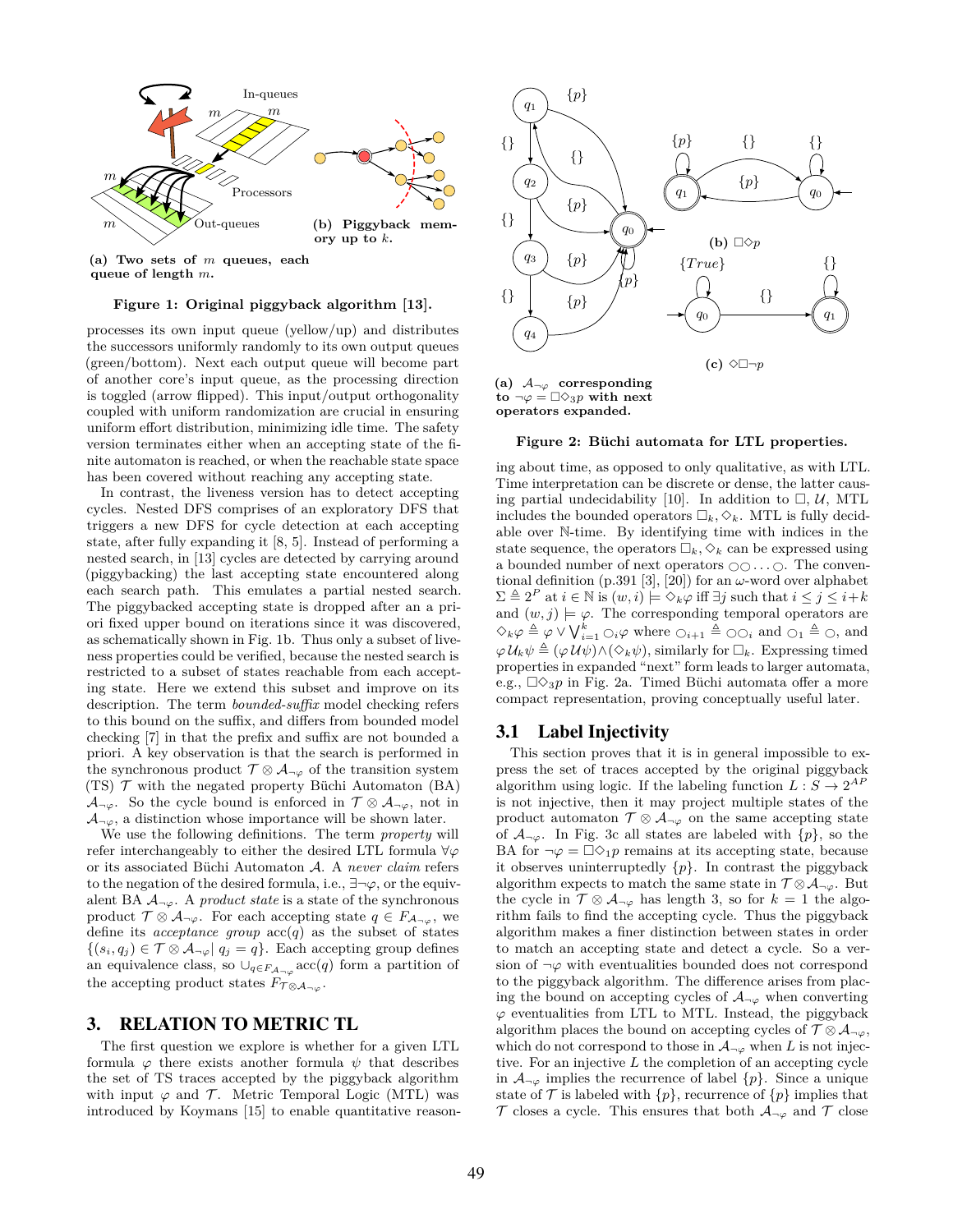

**(a)**  $\tau$  **labeled in-(b)**  $\tau$ ⊗ $\mathcal{A}_{\neg \varphi}$  for  $\tau$  of is not injective wrt **jectively wrt**  $\{p\}$ **. Fig.** 3a,  $\neg \varphi = \Box \Diamond p$ .  $\{p\}$ **.** 

#### **Figure 3: Transition systems with injective and noninjective labelings.**

an accepting cycle simultaneously, as in Fig. 3b. However, this is *not* the case when lack of (partial) injectivity wrt  $\{p\}$ leads to *p* occuring before a cycle is closed.

Although the set of accepted traces may still be expressible in MTL, the form of the formula depends on the TS under verification and can be quite unrelated to the original formula (e.g.,  $\diamond p$  can become  $\diamond p \land \Box (p \implies \bigcirc \bigcirc \ldots \bigcirc p)$ ), where the number of next operators depends on  $\mathcal{T}$ ). Only if *L* is injective with respect to each set of subformulas annotating states of the property automaton (resulting from its construction [30]), can the piggyback algorithm have semantics expressible in logic independently of the transition system, using the original alphabet. But label injectivity is impossible if  $|2^{AP}|$  < |S|, because at least two states will map to the same label. For  $AP = \{p\}$  this means any system with more than 2 states. We call partial injectivity (i.e., wrt a subset of the codomain of  $L$ ) the case when  $\varphi$  contains only *p* and the preimage of  $\{p\}$  under *L* is a singleton. However if both  $p$  and  $\neg p$  appear in the negated normal form, and  $|S| > 2$  then *L* cannot be partially injective wrt to both.

## 3.2 Degrees of Liveness

At this point it is useful to draw a distinction between different levels of liveness, using as example  $\neg \varphi = \Box \Diamond p$ . Completely bounded "liveness" as  $\square_{k_1} \diamond_{k_2} p$  is a safety property that constrains a bounded prefix. Period-bounded liveness  $\varphi_1^k \triangleq \Box \Diamond_k p$  is also a safety property, but over infinite time. If *L* is partially injective, then piggyback liveness is both a liveness and a safety property, because it can be expressed as  $\varphi_2^k \triangleq \Box \Diamond p \land \Box (p \implies \bigcirc \Diamond_{k-1} p)$ . So accepting traces include a cycle. The bound constrains from the first occurrence of *p* and onwards, i.e., the prefix length is not constrained. If *L* is not partially injective, then piggyback liveness is not expressible in logic. Unbounded liveness, e.g.,  $\varphi_3 \triangleq \Box \Diamond p$  is a qualitative property that does not restrict the cycle length. This demonstrates the language containment  $\mathcal{L}(\varphi_1^k) \subset \mathcal{L}(\varphi_2^{k+1}) \subset \mathcal{L}(\varphi_3)$ , so  $\varphi_2^{k+1}$  describes more counterexamples than bounded liveness  $\varphi_1^k$ , but fewer than unbounded liveness.

## 4. PIGGYBACK AND NEGATION

Define as  $\mathcal{L}_p(\varphi)$  the traces of  $\mathcal T$  accepted by  $\varphi$  using the piggyback algorithm, and similarly  $\mathcal{L}_p(\neg \varphi)$ . The verification uses  $\neg \varphi$ , so  $\mathcal{L}_p(\neg \varphi)$  is the set of violating traces found with the piggyback algorithm. Given  $\varphi$  and  $\neg \varphi$ , a question is whether  $\mathcal{L}_p(\varphi)$  and  $\mathcal{L}_p(\neg \varphi)$  are complementary sets,  $\mathcal{L}_p(\neg \varphi) = \Sigma^\omega \setminus \mathcal{L}_p(\varphi)$ ? In the rest of this section we prove that this is not the case, so piggyback semantics are not closed under negation. As a counterexample consider the



**Figure 4:** For bound  $k = 2$  the piggyback algorithm **does not find a cycle for neither the property nor its negation.**

property  $\varphi \triangleq \Box \Diamond p$  ( $\neg \varphi = \Diamond \Box \neg p$ ), with BA shown in Fig. 2. The piggyback algorithm behavior depends on both the formula and the transition system model checked. Consider the transition system  $T$  of Fig. 4a. It is a simple cycle with 3 states, labeled with *{p}, {}, {}*, and as initial state the one labeled with  $\{p\}$ . The synchronous products of  $\mathcal T$  with each of the two Büchi automata are shown in Fig. 4c and Fig. 4b. There is no accepting cycle in Fig. 4c, so the piggyback algorithm returns that  $\mathcal{T} \not\models_p \neg \varphi$ . Using the piggyback algorithm on Fig. 4b with a sufficiently small bound, e.g.,  $k = 2$ , fails to detect the accepting cycle. Therefore with  $k = 2$ the piggyback algorithm would return that  $\mathcal{T} \not\models_p \varphi$ . This is inconsistent with negation, it is impossible that both  $\varphi$  and  $\neg \varphi$  be false for *T*. It follows that negation and piggyback semantics are not compatible. Selecting  $k \geq 3$  would solve this problem, but such a  $k_{\text{min}}$  always exists if  $\mathcal{T} \otimes \mathcal{A}_{\neg \varphi}$  has finitely many states. An upper bound on  $k_{\min}$  is  $|\mathcal{T}| |\mathcal{A}_{\neg \varphi}|$ , because no cycle can be longer than this. So  $k_{\min}$  depends on both  $|T|$  and  $|A_{\neg \varphi}|$ , thus we can't fix it over the set of all possible  $\mathcal T$ . An arbitrarily large  $\mathcal T$  can always be constructed by concatenating copies of the accepting cycle from a smaller *T* .

For any formula  $\varphi$  and given bound *k*, a transition system can be constructed such that the piggyback algorithm cannot find accepting cycles for neither of  $\varphi$  nor  $\neg \varphi$ . Assuming a non-empty language  $\mathcal{L}(\varphi) \neq \emptyset$ , there exists some *T* that satisfies  $\varphi$ . So an accepting cycle exists in  $\mathcal{T} \otimes \mathcal{A}_{\varphi}$ , let *m* be its length. Concatenating *k* copies of this cycle we can construct another  $\mathcal{T}'$ , whose accepting cycle cannot be detected by the piggyback algorithm when using bound *k*. Since  $\mathcal T$  satisfies  $\varphi$ , an accepting cycle does not exist in  $\mathcal{T} \otimes \mathcal{A}_{\neg \varphi}$ , neither in  $\mathcal{T}' \otimes \mathcal{A}_{\neg \varphi}$ , because  $\mathcal{T}'$  still satisfies  $\varphi$ . As a result, there exists a transition system  $\mathcal{T}'$ , for which the piggyback algorithm cannot find accepting cycles for neither of  $\varphi$ ,  $\neg \varphi$ . This proves that in general negation of formulas in the usual way does not correspond to the negation of the property checked by the piggyback algorithm.

## 5. ORIGINAL ALGORITHM ISSUES

In Section 3.1 we discussed the issue of injectivity that can prevent the original algorithm from finding counterexamples. Our main contribution is addressing it by introducing counter resets in Section 6.1. This section considers two other limitations of the original algorithm to motivate further modifications discussed in Sections 6.2 and 6.3. By "tip" we will refer to a state in the current BFS front, together with piggybacked information associated with the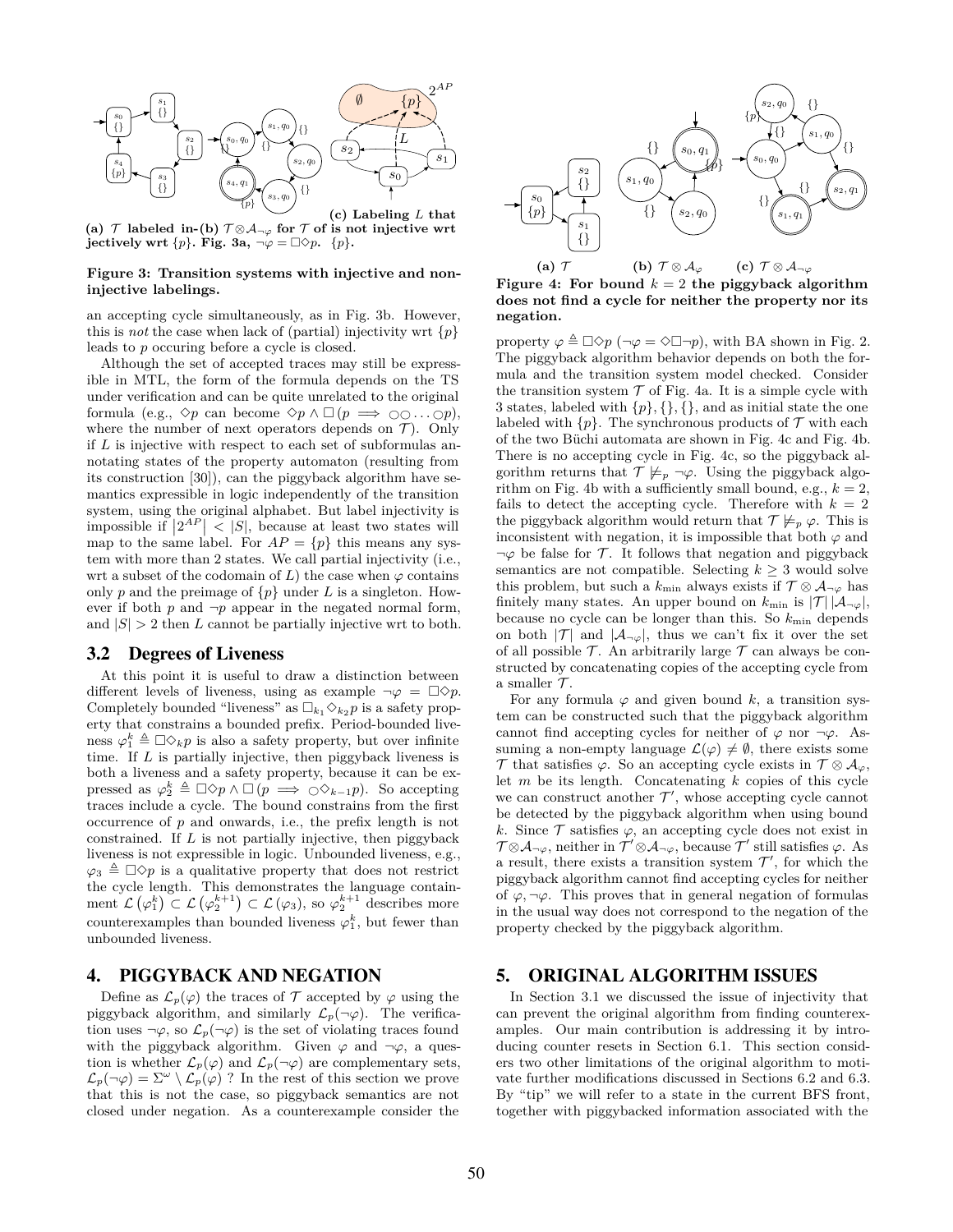

**Figure 5: Without annotating states as visited in free or accepting mode, the original algorithm would fail to find trivial accepting cycles by blocking at the first visited state.**

search when it reaches that state. A tip with no piggybacked accepting states will be referred to as *free*, otherwise as *accepting*, also called free and accepting *modes*.

The original algorithm annotates states in the state space with a bit indicating whether they have been visited in free or accepting mode. This allows revisiting some states at most once, if they are revisited in a mode different than the mode when they were discovered. The reason is demonstrated in Figs. 5a and 5b. Without distinguishing modes, the searching tip piggybacks the accepting state  $(s_5, q_1)$ , but then stops at  $(s_7, q_0)$  because  $(s_1, q_0)$  has already been visited. States visited in free mode are marked with colored rims, those visited in accepting mode are filled with a single color and those revisited (so visited in both modes) are filled with two colors. In contrast, in Fig. 5b the algorithm continues, because  $(s_1, q_0)$  to  $(s_4, q_0)$  have been initially visited in free mode. This enables detecting the accepting cycle, closed at the yellow state. If states are not annotated with an additional bit, then local depth-bounded searching can avoid the issue of Fig. 5a. Local searching is considered in Section 6.3 as a means of addressing the issue described in Section 5.2, which is of similar nature.

## 5.1 Cycle Shadowing

While in accepting mode, the original algorithm ignores any new accepting states discovered. This allows a free tip to potentially visit them later and thus piggyback them. In Fig. 6a, the first accepting state piggybacked,  $(s_1, q_1)$ , is also the first visited state re-encountered after traversing the cycle. Therefore the accepting cycle is detected. However, if two accepting states are one after the other, then the first can shadow the second from being discovered. Such *cycle shadowing* occurs if  $k \geq 2$  in Fig. 6b. State  $(s_3, q_1)$  is ignored because (*s*1*, q*1) is already piggybacked. By storing more piggybacked states as proposed in Section 6.2 this issue can be avoided, as shown in Fig. 6c. Fig. 6d shows the combination of shadowing with blocking, analyzed in Section 5.2. In this case multi-piggybacking is insufficient and local searching is necessary.



**Figure 6: Shadowing in (b), shadowing and blocking in (d).**



**Figure 7: The tip piggybacking** (*s*7*, q*1) **blocks the tip that has piggybacked the persistent accepting state**  $(s_0, q_1)$ . The negated property is  $\neg \varphi \triangleq \Box \Diamond p$ .

#### 5.2 Blocking

Merge points in  $T$  can lead to blocking between different tips, as in Fig. 7, for the following reason. Tip  $t_1$  piggybacks the accepting state  $(s_7, q_1)$  and tip  $t_2$  state  $(s_0, q_1)$ . Then  $t_1$ leaps to  $(s_3, q_0)$ , in front of  $t_2$ , and marks  $(s_3, q_0)$  as visited in accepting mode. For bound  $k = 6$ , the state  $(s_0, q_1)$  is on an accepting cycle (so persistent), but  $t_2$  fails to detect that, because it blocks upon reaching (*s*3*, q*0). On the contrary, tip  $t_1$  that blocked  $t_2$  carries  $(s_7, q_1)$ , which is not persistent. This issue can be avoided by triggering local depth-bounded searches whenever a tip reaches a visited state, which is discussed in Section 6.3.

#### 6. EXTENDED PIGGYBACK ALGORITHM

The original piggyback algorithm was designed as a minimal extension of reachability analysis to add a limited cycle detection capability. As a result, there are cases for which it cannot detect existing accepting cycles shorter than *k*. Lack of labeling injectivity is identified in Section 3.1 as one cause. It also renders the set of traces detected by the original algorithm inexpressible in logic, except for special cases. To avoid this we introduce counter resets in Section 6.1. In Section 5.1 we showed how ignoring accepting states can also lead to missed cycles. It can be avoided by using multi-piggybacking in Section 6.2. Blocking between tips is another cause (Section 5.2) and can be avoided by multi-piggybacking and local depth-bounded searches (Section 6.3).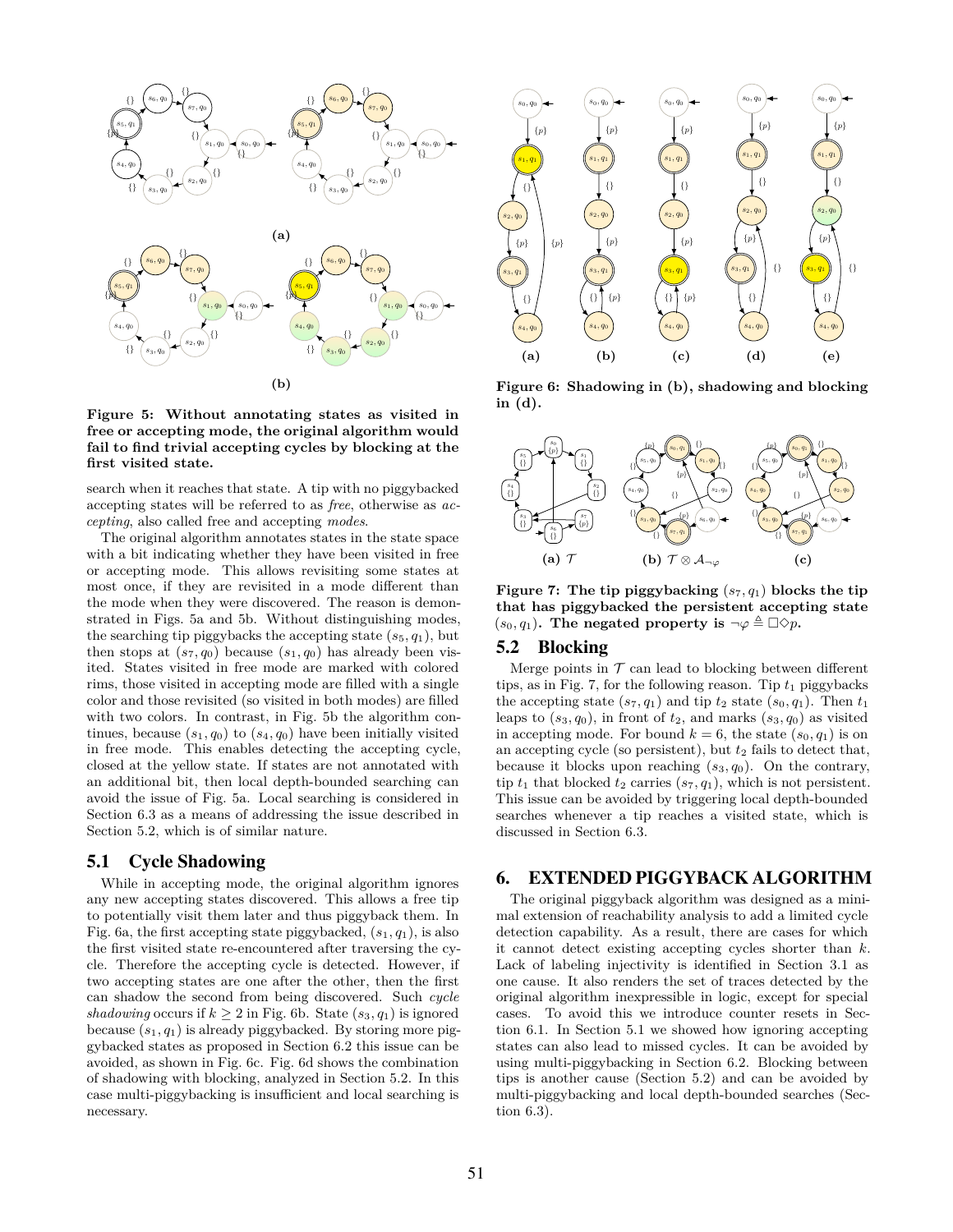## 6.1 Counter Resets

## *6.1.1 Timed Automata*

The simplest though substantial change with no added overhead is resetting the counter whenever new accepting states are encountered. Firstly timed automata are briefly mentioned, to explain the rationale leading to counter resets. Then piggybacking is augmented with counter resets.

Timed automata are conventional automata equipped with counters [2]. Transition guards can depend on counter values and reset selected counters to zero. We use a discrete-time interpretation, for which timed automata are fully, elementarily decidable [10]. In particular, each automaton derived from some MTL formula is always equivalent to some timed automaton with discrete-time interpretation [2]. At first, timed automata may appear as a suitable formalism, capable of capturing the counting by the original piggyback algorithm in  $\mathcal{T} \otimes \mathcal{A}_{\neg \varphi}$ . However this is not the case, because the counter resets are still determined by  $A_{\neg \varphi}$ . Each time the product  $T \otimes A_{\neg \varphi}$  goes through a different accepting state of the same acceptance group  $\operatorname{acc}(q)$ , the corresponding counter is reset, renewing the horizon over which the search can continue. Therefore, timed Büchi Automata cannot express the piggyback algorithm, for exactly the same injectivity-related reasons that untimed automata cannot.

#### *6.1.2 Resets*

The "renewal" behavior of timed automata suggests a modification of the piggyback algorithm to recognize an accepting cycle in  $\mathcal{T} \otimes \mathcal{A}_{\neg \varphi}$  whose accepting states belong to the same acceptance group  $\operatorname{acc}(q)$ . As discussed in Section 3.1,  $A_{\neg \varphi}$  observes  $\mathcal T$  via its AP labels. Consider the simple example of  $\neg \varphi \triangleq \Box \Diamond_k p$ . This formula is satisfied if  $\{p\}$ occurs in a cycle of length  $l \leq k$ . The corresponding timed automaton  $A_{\neg \varphi}$  has a clock *c* and is derived from Fig. 2b by adding the guard  $c \leq k$  and clock reset  $c := 0$  on the incoming edges of the accepting state  $q_1$ , i.e.,  $(q_0, q_1)$ ,  $(q_1, q_1)$ . After observing  $\{p\}$ , the state  $q_1$  is re-visited if  $\mathcal{A}_{\neg \varphi}$  observes  $\{p\}$  within *k* time steps in the future. So visiting  $q_1$ renews the "waiting time" until observing the next *{p}*. This demonstrates how the bound on the search within  $\mathcal{T} \otimes \mathcal{A}_{\neg \varphi}$ is updated each time  $A_{\neg \varphi}$  closes a cycle, becoming a receding horizon. So a timed  $A_{\neg \varphi}$  can be utilized and the counter resets be defined from it. In the following we consider primarily properties which are expressible using a single accepting state  $q_j$  and a single counter  $c_j$ . Some comments on the general case are discussed in Section 6.4.1. Note that in any case, if the BA is the untimed version annotated with counters, then any counterexamples found by the extended piggyback algorithm are violations of the untimed property.

The original piggyback algorithm sets the counter  $c_i$  to *k* when piggybacking an accepting state and decrements it along transitions. Define the *counter resets* as setting  $c_i := k$ at new accepting states, even when another accepting state is already piggybacked (l.12, Algorithm 1). This modifies the piggyback algorithm's search to behave similarly to the synchronous product with a timed  $A_{\neg \varphi}$  that associates a single counter  $c_i$  to the single accepting state  $q_i$ .

We now describe Algorithm 1. Each BFS tip *t* is at a product state  $t.sq \in \mathcal{T} \otimes A_{\neg \varphi}$  and has piggybacked the states  $(s_i, q_j)$  for  $s_i \in t.P_j$ , where  $q_j \in F_{\mathcal{A}_{\neg \varphi}}$  is an accepting state. Tip *t* has a counter *t.c<sub>j</sub>* associated to  $\operatorname{acc}(q_i)$ , so to  $t.P<sub>j</sub>$ . The counter is initialized to zero (l.2) and if positive

#### **Algorithm 1 Counter renewals & multi-piggybacking**

|     | 1: <b>procedure</b> PIGGYBACKBFS $(\mathcal{T}, \mathcal{A}_{\neg \varphi}, k)$                                                   |
|-----|-----------------------------------------------------------------------------------------------------------------------------------|
| 2:  | $t_0.sq \leftarrow \mathcal{T} \otimes \mathcal{A}_{\neg \varphi}$ .init, $t_0.c_j \leftarrow 0$ , $t_0.P_j \leftarrow \emptyset$ |
| 3:  | $Q \leftarrow \{t_0\}, \quad S \leftarrow \emptyset$                                                                              |
| 4:  | while $Q \neq \emptyset$ do                                                                                                       |
| 5:  | $t \leftarrow Q.\text{pop}(), \quad S \leftarrow S \cup \{(t.sq, t.c_i == 0)\}\$                                                  |
| 6:  | for $(s', q') \in \mathcal{T} \otimes A_{\neg \varphi}$ succ $(t, s q)$ do                                                        |
| 7:  | $t'.sq \leftarrow (s', q'), \quad t'.P_i \leftarrow \emptyset \quad \Rightarrow$ Successor state                                  |
| 8:  | if $t.c_i > 0$ then $t'.P_j \leftarrow t.P_j >$ if not expired                                                                    |
| 9:  | $t'.c_i \leftarrow \max\{t.c_i-1,0\}$ > Decrement counter                                                                         |
| 10: | if $q' = q_j$ then $\triangleright$ found $q_j \in F_{\mathcal{A}_{\neg \varnothing}}$                                            |
| 11: | $s' \in t.P_i \implies$ Liveness Violation                                                                                        |
| 12: | $t'.c_i \leftarrow k \triangleright$ Renew counter at accept state                                                                |
| 13: | if $ t'.P_i  < M$ then $t'.P_i \leftarrow t'.P_i \cup \{s'\}$                                                                     |
| 14: | if $(t'.sq, t'.c_j == 0) \notin S$ then $Q$ . push $(t')$                                                                         |

is decremented for each transition traversed (l.9). If an accepting state  $z \triangleq (s', q_j)$  is discovered (l.10), then  $c_j$  is reset to  $k$  (l.12), unless  $s'$  has been seen before by  $t$  (l.11), so an accepting cycle has been closed. Otherwise the state *s ′* is added to the accept group  $t'.P_j$ , provided it contains fewer than *M* states (1.13). When  $c_j$  becomes zero, then all piggybacked states associated to  $q_j$  are erased, i.e.,  $t'.P_j \leftarrow \emptyset$ (ll.7-8). So the search tip "forgets"  $P_j$  whenever the counter becomes zero. In this section we consider only renewing the counter, so  $M = 1$  as in [13]. Therefore new accepting states might still not be piggybacked, but unlike the original algorithm, they cause counter resets, so they are not completely ignored. This enables detecting counterexamples as that in Fig. 3c.

#### 6.2 Multi-piggybacking

The modification of Section 6.1 addresses the injectivity incompatibility between  $\mathcal{A}_{\neg \varphi}$  and  $\mathcal{T} \otimes \mathcal{A}_{\neg \varphi}$ . Next we consider cycle shadowing (Section 5.1) that motivates storing all accepting states during exploration. We describe two variants of piggybacking multiple states: exact and lossy. In exact piggybacking  $P_i$  from Section 6.1.2 is implemented with a set of size at most *M*. Increasing *M* improves the likelihood of detecting an accepting cycle, with unbounded size  $M = \infty$  as the extreme. For properties where most states in  $\mathcal{T} \otimes \mathcal{A}_{\neg \varphi}$  are accepting, unbounded *M* is impractical, but for properties where few accepting states exist (e.g., labeled states in a program graph), allowing unbounded *M* is possible. Moreover, the accepting states can be piggybacked grouped by acceptance group. For example, if  $(s_1, q_0)$ ,  $(s_3, q_0)$ ,  $(s_{15}, q_1)$  are piggybacked, it suffices to store the associative array  $\{q_0: \{s_1, s_3\}, q_1: \{s_{15}\}\}\.$  Instead of a set, a Bloom filter can be used for  $P_i$ , leading to lossy piggybacking. Scalable Bloom filters [1] can be used to maintain low the error rate. A different Bloom filter can be used for each acceptance group, so it suffices to store in the Bloom filter  $P_i$  only the projection  $s_i$  of  $(s_i, q_j)$  on  $\mathcal T$ . Fig. 6c shows how multi-piggybacking solves the cycle shadowing problem arising in Fig. 6b. If Bloom filters are used, then  $(s_i, q_j)$  will be matched with some probability of a false positive. Unlike lossy state compression techniques, this is on the safe side: with small probability an accepting cycle may be detected when none exists, but an existing (bounded) accepting cycle cannot be missed. Furthermore, this modification enables detection of every (untimed) counterexample, by never resetting the Bloom filters. Bloom filters will be more effective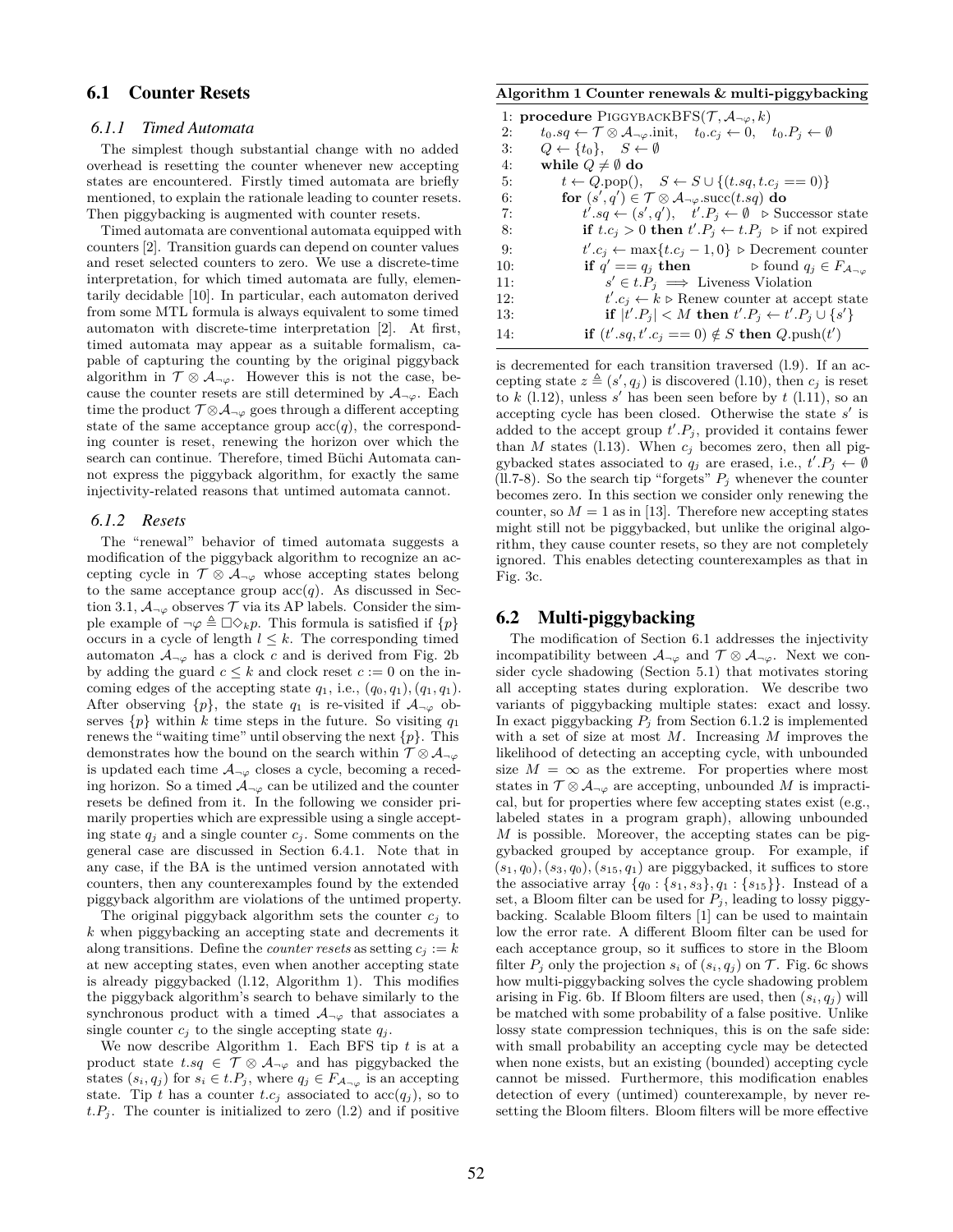

**Figure 8: Local depth-bounded DFS can overcome blocking as described in Section 6.3.**



**Figure 9: Instead of blocking as in (a) the search can continue to close the cycle at the yellow state as in (b). This requires local depth bounded DFS and communicating information between searching tips (Section 6.3).**

in state spaces sparse in accepting states. If unbounded  $|P_j|$ is allowed, then the candidate accepting cycle has length at most  $k |P_j|$ , because each state in  $P_j$  has been added at most *k* steps after its preceding addition (otherwise *c<sup>j</sup>* would have become zero and  $P_j := \emptyset$ . Hence performing a  $(k |P_i|)$ -bounded reachability search from the matched state can detect hash conflicts.

# 6.3 Gluing

The multi-piggybacking introduced in Section 6.2 can be used also for connecting accepting cycles fragmented among multiple searching tips. The two main modifications are performing local, depth-bounded DFS whenever an accepting tip is blocked, and storing states as visited in the global state space (as in conventional model checking), instead of annotating them with their visit mode (accepting or free,  $t.c_j == 0$  in ll.5,14 Algorithm 1). The original algorithm visits each state at most twice. Local searches can increase revisits, as explained below. Storing *t.sq* in *S*, instead of  $(t.\mathit{sq}, t.c_i == 0)$  reduces the memory required for the global state space *S*.

We describe the local DFS, for a single accepting state  $q_j \in \mathcal{A}_{\neg \varphi}$ . If a search tip  $t_1$  reaches a visited state  $z \in$  $\mathcal{T} \otimes \mathcal{A}_{\neg \varphi}$  but has nothing piggybacked,  $t_1 \cdot P_j = \emptyset$ , then it stops, because  $t_1$  cannot be coming from a (bounded-suffix) accepting cycle. If  $t_1$  does have piggybacked states,  $t_1 \cdot P_j \neq$ *Ø, then local DFS is performed up to depth*  $t_1.c_j$  *relative* to *z*. The local search truncates at states  $\tilde{z} = (\tilde{s}, \tilde{q})$  that are either accepting,  $\tilde{q} \in F_{\mathcal{A}_{\neg \varphi}}$ , or in the current BFS front as determined by the depth of  $\tilde{z}$  (analyzed later). Thus each local DFS detects the front  $A_{t_1}(z)$  of accepting states reachable in at most  $t_1.c_j$  steps from the state  $z$  that blocked  $t_1$ . If  $A_{t_1}(z) = \emptyset$ , then  $t_1$  is discarded, because no (boundedsuffix) cycle can include the blocking state *z*. In the worst case, each state  $\tilde{z}$  can be visited by a local DFS for each

accepting state  $z_a$  that can reach  $\tilde{z}$  within  $k$  steps. For any accepting state that needs  $> k$  steps to reach  $\tilde{z}$ , any tip  $t_1$ reaching  $\tilde{z}$  will have  $t_1.c_j = 0, t_1.P_j = \emptyset$ , so  $t_1$  stops at  $\tilde{z}$ .

If  $A_{t_1}(z) \cap t_1 \cdot P_j \neq \emptyset$ , then an accepting cycle has been closed. Otherwise each accepting state  $\tilde{z} \in A_{t_1}(z)$  can be used to forward the piggybacked information of  $t_1$  to those tips of the BFS front that are still active. To achieve this, between BFS iterations, for each  $\tilde{z}$  resulting from tips that blocked in the last BFS iteration, each active tip  $t_a \in Q$ needs to check if  $\tilde{z} \in t_a.P_i$ . Note that this is possible also with lossy piggybacking, i.e., when each  $t_a.P_j$  is implemented using a Bloom filter. In addition, to account for cases when state  $\tilde{z}$  has been piggybacked by another tip  $t_2$ that is blocked in the same BFS iteration, firstly  $t_1.P_i$  need to be forwarded from each blocked tip  $t_1$  to any other tip  $t_2$ that blocked in the same iteration and such that  $\tilde{z} \in t_2.P_j$ . This must be completed before forwarding to active tips  $t_a \in Q$ . When the local DFS truncates at a state  $\tilde{z}$  that belongs to the current BFS front, then instead of storing  $\tilde{z}$  in  $A_{t_1}(z)$ , it annotates state  $\tilde{z} \in S$  by storing a pointer to the piggybacked information of  $t_1$ . In the next iteration, the single tip  $t_a \in Q$  that is currently at state  $\tilde{z}$  can first check any pointers annotating the state, retrieve the linked piggybacked information (which can now be deleted from memory) and then continue the search. Note that for problems with a large ratio of accepting states in  $\mathcal{T} \otimes \mathcal{A}_{\neg \varphi}$  this approach can trigger a prohibitively large number of local searches and forwarding can result in high overhead between BFS iterations. Compared to previous approaches, gluing to some extent resembles back-level edges [6], but with the second stage replaced by bounded searches which are interleaved with the state space exploration. An alternative is to store the blocked tuples  $(t_1.P_j, A_{t_1}(z))$  of piggybacked accepting states and *k*-reachable accepting states, then at the end construct a smaller directed (acceptance) graph, comprised only of accepting states, and check for cycles in it.

## 6.4 Bounded-suffix LTL Properties

For certain properties, there exists some lower bound  $k_{\text{min}}$ , such that selecting  $k \geq k_{\text{min}}$  leads to the piggyback algorithm verifying the original formula. More interestingly, the formulas with this property include several of the most commonly used ones in verification [20]. The universal versions of some examples are:  $\Box p, \Diamond p, \Box \Diamond p, p \mathcal{U} q, \neg (p \mathcal{U} q)$  and  $\Diamond \Box_k p$ . A simple example can demonstrate this: consider the property *∀*□*✸p*, whose negation is *∃✸*□*¬p*. The equivalent *A¬<sup>φ</sup>* has a single accepting state with a self-loop. Intuitively, this means that as soon as it detects  $\{p\}$  in  $\mathcal{T}$ , the accepting cycle in  $\mathcal{T} \otimes \mathcal{A}_{\neg \varphi}$  is interrupted. There does not exist an accepting cycle that includes any state labeled with *{p}*. This provides us with a tight upper bound on the guard, in this case  $k = 1$ . Choosing  $k \geq 1$  implies that we perform full LTL model checking for  $\square \Diamond p$ . More generally, if *q* is an accepting state of  $A_{\neg \varphi}$  and the largest cycle through *q* is of finite length *L*, then the extended piggyback algorithm with bound  $k \geq L$  checks the validity of the given formula. The key property above is the bound on accepting cycle length. Note that we refer to the largest cycle, not the largest simple cycle, which is an NP-hard problem and not relevant to our case. If a non-simple cycle exists, then an infinite cycle exists and the above property does not hold. Deciding whether an infinite accepting cycle exists, or if not, finding the accepting circumference of  $A_{\neg \varphi}$  can be solved with a BFS in time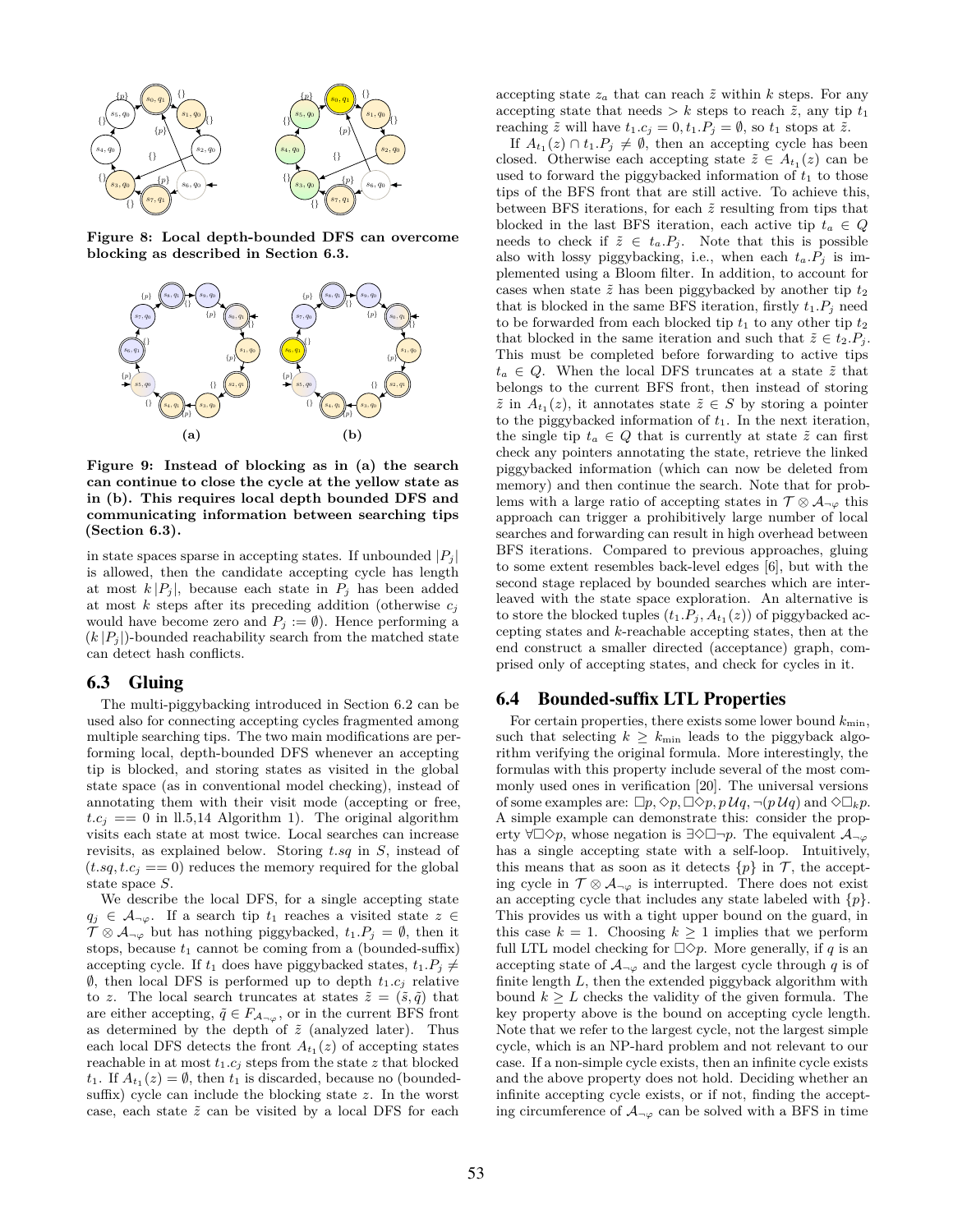linear in  $|A_{\neg \varphi}|$ . In practice, the automaton  $A_{\neg \varphi}$  is small, so finding the accepting circumference and if finite using it as bound for the piggyback algorithm is a computationally cheap preprocessing stage. So properties that satisfy the above boundedness condition can be fully checked provided counter resets, multi-piggybacking and gluing are all used. Note that the "good" properties in [16] have bounded suffix. In contrast, properties like *∀✸*□*p* are *not* included, because the negation *∃*□*✸¬p* may have an arbitrarily large suffix (cycle length). For a fixed  $\mathcal{T}$ , the counterexample suffix is always finite, but depends on  $\mathcal T$  (which can be arbitrary). The piggyback algorithm can also be adapted for the class of persistence never claims, which are expressible by weak Büchi Automata [28]. If  $\mathcal{A}_{\neg \varphi}$  is a weak automaton, then any accepting cycle includes only accepting states from a subset of  $A_{\neg \varphi}$  states, so the counter resets can be adapted to monitor the subsets of  $Q_{A_{\neg \varphi}}$ , with bound  $k = 1$ . Moreover, if forwarding is used, then each local DFS has depth bound 1.

#### *6.4.1 Multiple Counters*

Here we have considered adding counters to automata obtained from translating LTL, primarily as an aid motivating the counter resets introduced to the algorithm. So the timed automata have the same states and edge annotations as their corresponding untimed versions. Therefore any accepting cycle in the timed automaton is an accepting cycle for the untimed automaton, even if it violates some guards. Also, we have restricted our attention to simple cases with a single accepting state and one clock associated to it, guarding its entries and being reset by them. The general case of translating LTL to timed automata is beyond the scope of the present paper. It concerns relating the bounds on eventualities of  $\neg \varphi$  to the clocks of accepting states in  $\mathcal{A}_{\neg \varphi}$ . If a clock is associated with more than one accepting states, then the situation becomes more complicated and the piggyback algorithm as extended here may not verify the original property.

#### *6.4.2 Accepting Cycle Reachability*

For simple cases with a single accepting state and timed  $A_{\neg \varphi}$  resulting by addition of clocks to the untimed version, the piggyback algorithm with resets, multi-piggybacking and gluing does not miss any trace accepted by the timed  $A_{\neg \varphi}$ and in addition can detect some traces rejected by the timed  $\mathcal{A}_{\neg \varphi}$ , but accepted by its untimed version (equiv. the timed version with longer bound). A simple example is given in Fig. 10, where the accepting cycle is found in all three cases by the piggyback algorithm, but only (a) and (c) satisfy  $\neg \varphi = \Box \Diamond_1 p$ , because although the cycle in (b) is accepting, it is not reachable from the initial state. The piggyback algorithm can be restricted to check only the timed version, but there is no loss in allowing it to (opportunistically) detect more counterexamples. Bounding the liveness in  $\neg \varphi$  yields an underapproximation of the set of counterexamples that the piggyback algorithm can detect.

#### 7. EXPERIMENTS

This section includes results using the piggyback algorithm with counter resets (Section 6.1.2) but not multi- piggybacking or gluing. We use examples from the BEEM set of benchmarks [23]: anderson.5 [4] with partial order reduction (POR), and bakery.5 [18] and lamport.8 [19] without POR. Note that partial order reduction is conservative with



**Figure 10: The piggyback algorithm can find the accepting cycle in all cases, though the prefix does** not satisfy  $\Box \Diamond_1 p$  for (b). Nonetheless it does satisfy □*✸p* **(unbounded liveness).**

respect to bounded liveness, because it increases the length of cycles that can be detected. Hash compaction is disabled (-DNO\_HC). The distribution of states with respect to depth is shown in Fig. 16. The hardware used has  $Intel(R)$  Xeon<sup>®</sup> X5550 processors with a total of 16 processing cores, 12 GB RAM and runs Ubuntu 10.04.4. The properties verified are  $\varphi_1 = \Box \Diamond (P_2 \Box C S)$  for anderson.5,  $\varphi_2 = \Box (\neg P_0 \Box C S \implies$  $\Diamond P_0 @ CS$  for lamport.8 and bakery.5. The negation of  $\varphi_1$ is a bounded-suffix property, with bound  $k = 1$  (depending on the exact details of decrementing in the implementation before or after leaving the state where a state was piggybacked, the bound in code can differ by 1). The negation *¬P*2@*CS* includes all states of *P*<sup>2</sup> other than the critical section, so most states of  $\mathcal{T} \otimes \mathcal{A}_{\neg \varphi}$  are accepting. Therefore renewals occur frequently and maintain an accepting state which was piggybacked early in the search. Although without multi-piggybacking this can lead to shadowing (Section 5.1), the algorithm can still find counterexamples. Using a sufficient bound, for bakery.5 and lamport.8 counterexamples are found by every run, whereas for anderson.5 they are found with a frequency of 70%, because interleaving between cores can lead to cases that would need the extensions discussed in Section 6.2 and Section 6.3. For anderson.5, the original algorithm can find counterexamples only for  $k \geq 40$ , because a counterexample involves a single process cycling through all the 5 Slots used for implementing the mutual exclusion. Note that all counterexamples are unfair. With weak fairness enabled, SPIN depthfirst search cannot find counterexamples for anderson.5, verifying the claims in [4]. Using different bounds can affect the number of states stored in different modes (accepting or free), but for the particular property  $\varphi_1$  a large number of states are accepting, therefore any free tip quickly encounters and piggybacks some accepting state, thus the selected bound *k* does not have an observable effect on running time. For anderson.5, Figs. 11 and 12 show comparisons of running time wrt number of cores between the original piggyback algorithm and its extension with counter renewals. The original algorithm does not find any counterexamples for bound  $k = 1$ . For bound  $k = 100$ , each run in these graphs did find one or more counterexamples. Performance remains unaffected after introducing counter renewals, as demonstrated by the proximity between the different curves. The difference is that for bound  $k = 1$ , the new version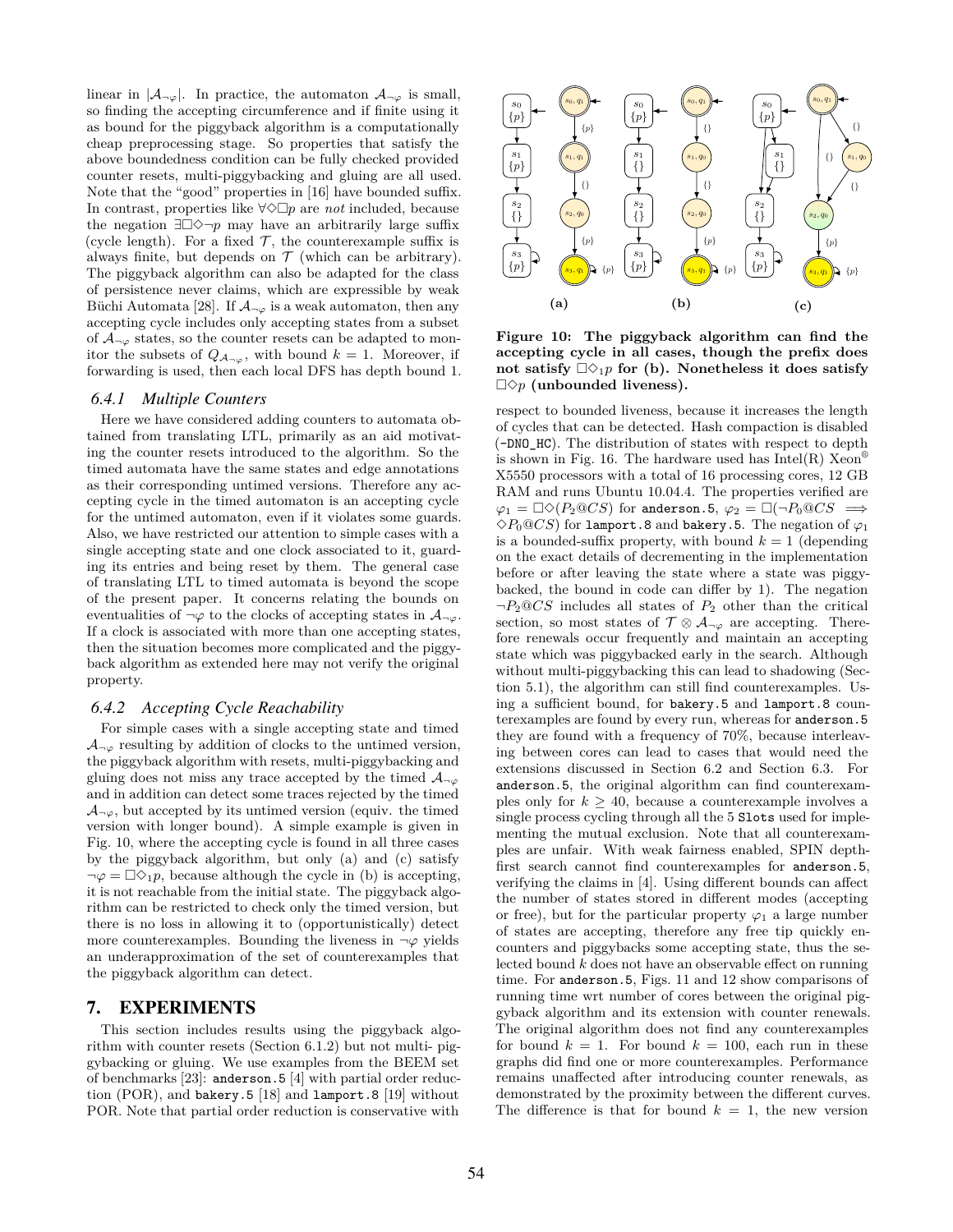

**Figure 11: Comparison of counter renewals to original piggyback algorithm for the anderson.5 example. These runs continue until covering the state space.**

with renewals *does* find counterexamples, whereas the original piggyback algorithm requires a bound of  $k = 40$  and more to find counterexamples. This is caused by the fact that the original algorithm searches for cycles of fixed length  $k = 40$  in the product automaton  $\mathcal{T} \otimes \mathcal{A}_{\neg \varphi}$ . Therefore for any bound, the original algorithm requires that the user either have a priori knowledge about the model and anticipate what size of cycle to look for, or that they iteratively adjust the bound, while searching for a cycle. On the contrary, the proposed improvement decouples the bound from the product, and binds it only to the property  $A_{\neg \varphi}$ . Thus firstly it renders the language accepted by the algorithm expressible in logic, secondly what bound to use relates primarily to the automaton (e.g., whether its language includes only bounded-suffix words) and not to the specific transition system that is being verified. Fig. 13 is the distribution of liveness checks using counter renewals and bound  $k = 1$  that terminate upon detecting a counterexample, as represented by their running time and depth reached. Note that this version of the algorithm, which includes renewals but not transferring information between different tips, only counterexamples of (prefix plus suffix) length less than the BFS tree depth can be found. So the depth reached is also the length of the counterexample found.

By negating the desired property to  $\varphi_3 = \neg \Box \Diamond (P_2 \mathbb{Q} C S)$ we obtain a  $A_{\neg \varphi}$  whose accepting cycles do not admit an upper bound, i.e., a property whose counterexamples do not have bounded suffixes. Therefore it is expected that the bound now depends on the transition system, because the next accepting product state can delay to appear in  $\mathcal{T} \otimes \mathcal{A}_{\neg \varphi}$ arbitrarily long. Running the original algorithm requires bound at least  $k = 27$  to find counterexamples. The counterexample previously consisted of a single process other than *P*<sup>2</sup> cycling through all the Slots. In this case the counterexamples consist of *P*2, possibly together with some other process, cycling through all the Slots, thus infinitely often visiting its critical section. Running the revised algorithm finds counterexamples as soon as we select the bound  $k = 5$ . The reason is that there does exist a counterexample, namely the one where  $P_2$  alone cycles through all the Slots, in which an accepting state is encountered every 5 transitions, because this is the number of states included in a single do iteration of process *P*2.

This demonstrates how despite its dependence in this case on  $\mathcal T$ , still a lower bound is made possible by using counter renewals. Finally, it is worth noting that the set of accepting states  $F_{\mathcal{T} \otimes A_{\neg \varphi}}$  for  $\varphi_3 = \neg \Box \Diamond (P_2 \mathbb{Q} CS)$  is the complement of the accepting states of  $\varphi_1$  in this section. This leads



**Figure 12: Comparison of counter renewals to original algorithm for anderson.5, stopping at the first cycle found and averaging times over multiple runs.**



**Figure 13: Counterexample depth wrt run time for anderson.5 liveness checks with bound** *k* = 1 **and counter renewals.**



**Figure 14: Counter renewals vs original algorithm for lamport.8, the runs continue until covering the state space.**



**Figure 15: Comparison of counter renewals to original algorithm for bakery.5, stopping at the first cycle found.**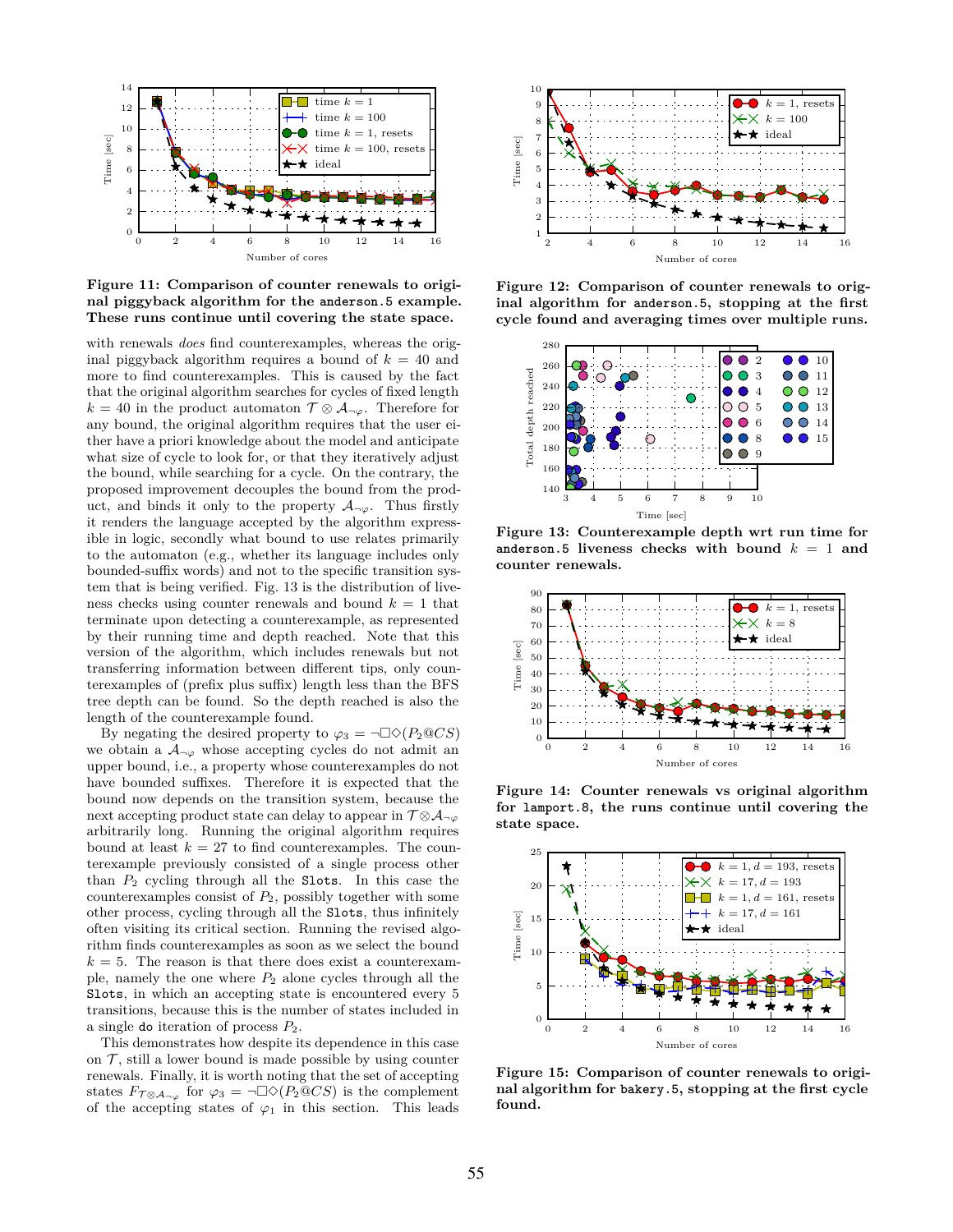

**Figure 16: Normalized number of states wrt depth. BFS depth and number of states in parentheses.**

to less frequent piggybacking, hence reduced dependence on the interference between different search tips, and as a result in this case we observe frequency of finding counterexamples for anderson.5 (for sufficient bound) close to 100%.

Fig. 14 compares results for lamport.8 with the original piggyback algorithm that needs  $k \geq 8$  to find counterexamples, to its extension with counter renewals that can find counterexamples with  $k = 1$ . The results from bakery.5 are shown in Fig. 15, where the running times of runs that terminate upon fining an accepting cycle have been grouped by the total depth of the prefix and suffix (depth at which the cycle is closed). Note that the depth reported by SPIN v6.2.7 or earlier accounts also for never claim moves, thus it differs from the BFS tree depth by a factor of 2.

## 8. PARALLEL MODEL CHECKING

#### 8.1 High Parallelizability

This section reviews some results from P-completeness theory to motivate the effort of parallelizing model checking for a given automaton. Using multiple processors for computation can potentially reduce the required time. Problems decidable in polynomial time (class P) are considered as *highly parallelizable* if they can be solved in poly-logarithmic time  $\log^{O(1)} N$  on a number of processors polynomial in *N*, known as NC (Nick's class). It is widely believed that  $NC \neq P$  [27, 9]. For each *k*, the corresponding subclass  $O(\log^k N)$  is known as  $NC^k$ , so  $NC = \bigcup_{i \in \mathbb{N}} NC^i$  and  $NC^i \subseteq$  $\mathrm{NC}^{i+1},$  defining the NC-hierarchy. The following relations among complexity classes hold  $NC^1 \subseteq L = SL \subseteq NL \subseteq$  $NC^2 \subset NC \subset P \subset PSPACE$ , where SL is the class of problems reducible to undirected graph connectivity (USTCON) [25] and NL the problems decidable in non-deterministic logarithmic time. Directed connectivity (STCON) is NLcomplete (Thm.16.2 [22]).

#### 8.2 Persistence Checking in NC

The existential version of model checking concerns deciding whether a counterexample exists or not, whereas the constructive version requires finding a counterexample, if one exists. Both the constructive and the existential versions of LTL model checking are Pspace-complete, Thm.5.46 [5]. By the space hierarchy theorem  $NC \neq PSPACE$  (p.70 [9]), so LTL model checking is not in NC. The cause is the translation of LTL formulas to Büchi Automata. With respect to the transition system size (i.e., for a fixed formula), model checking is in P. As will be shown next, it is also in NC. The automata-theoretic form of model checking consists of detecting a reachable accepting cycle in the synchronous product  $\mathcal{T} \otimes \mathcal{A}_{\neg \varphi}$ , known also as persistence checking (Thm 4.65 [5]). Lexicographic Depth-First Search (DFS) has been proved to be P-complete [24]. So using nested DFS [8, 14] for persistence checking cannot be expected to scale satisfactorily with the number of processors. Despite this, it is shown next that persistence checking is in NC.

#### *8.2.1 Transitive Closure*

As noted above, the directed graph reachability problem is NL-complete, so in  $NC^2$  (p.362 and Thm.16.2 [22]). We summarize here the NC computation of the transitive closure  $A^* \triangleq \bigvee_{i=1}^{\infty} A^i$  of a relation  $A \in \mathbb{B}^{N \times N}$  where  $\mathbb{B} \triangleq \{0, 1\}$ (here *A* is the adjacency of the product  $\mathcal{T} \otimes \mathcal{A}_{\neg \varphi}$ ). The reflexive transitive closure  $\bar{A} \triangleq \bigvee_{i=0}^{\infty} A^{i} = (I \vee A)^{*} = (I \vee A)^{N}$ can be computed in time  $O(\log^2 N)$  by  $N^3$  processors (p.212) [22]). Starting with *I∨A*, it is squared in each iteration, thus requiring  $\lceil \log N \rceil$  iterations to compute  $(I \vee A)^{2^{\lceil \log N \rceil}}$ . Each iteration involves a matrix multiplication, which needs *N* 2 row-column vector multiplications. Each vector multiplication  $a^{\mathrm{T}}b = \bigvee_{i=1}^{N} a_i \wedge b_i$  is computable in time  $O(\log N)$  by iteratively halving the conjuncts using *N* processors. Overall time  $O(\log^2 N)$  and  $N^3$  processors are used. The relation  $\bar{A}$  includes all self-loops, so its diagonal differs from  $A^*$ . It can be proved that  $A^* = A\overline{A}$  holds [21], by inductively using distributivity, e.g.,  $A(I \vee A) = A \vee A^2$ . So overall  $\overline{A}$  and  $A^*$  require time  $O(log^2 N)$  on  $N^3$  processors. Also  $\bar{A} = \bigvee_{i=0}^{\infty} A^i = I \vee \bigvee_{i=1}^{\infty} A^i = I \vee A^*$ , a result we use later.

# *8.2.2 Existence of Reachable Accepting Cycles*

Define  $a^{\mathrm{T}}b \triangleq \bigvee_{i=1}^{n} a_i \wedge b_i$  and  $(ab^{\mathrm{T}})_{ij} \triangleq a_i \wedge b_j$ . Answering the persistence problem requires finding whether there exists an accepting state that is both reachable from an initial state and on a cycle. These two subproblems can be answered using the transitive closure *A ∗* as follows. Let  $\beta \in \mathbb{B}^n$  have  $\beta_i = 1$  if  $q_i$  is an accepting state on a cycle,  $\beta_i = 0$  otherwise. Let  $\gamma \in \mathbb{B}^n$  have  $\gamma_i = 1$  if  $q_i$  is an initial state,  $\gamma_i = 0$  otherwise. The matrix  $B \triangleq \gamma \beta^{\mathrm{T}}$  has  $B_{ij} = 1$  iff  $q_i$  is an initial state and  $q_j$  a persistent accepting state. The conjunction  $W \triangleq B \wedge (I \vee A^*) = B \wedge \overline{A}$ has  $W_{ii} = 1$  iff  $q_i$  is an initial and a persistent accepting state, and  $W_{ij} = 1, i \neq j$  iff the initial state  $q_i$  can reach the persistent accepting state *q<sup>j</sup>* (after one or more transitions). So  $W_{ij} = 1$  iff the initial state  $q_i$  can reach the persistent accepting state  $q_j$  after 0 or more transitions. It remains to compute which accepting states are persistent, i.e., *β*. A state is on a cycle iff it is reachable from itself after one or more transitions (but not zero). The diagonal diag( $A^*$ ) has ones at persistent states. If  $\zeta \in \mathbb{B}^N$  has ones at accepting states, then  $\beta = \zeta \wedge diag(A^*)$ , which solves the second subproblem. By combining the previous results there exists a persistent accepting state reachable from some initial state, iff *W* contains a nonzero element, equivalently iff  $\bigvee_{i=1}^{n} \bigvee_{j=1}^{n} W_{ij}$ . The disjunction of  $N^2$  matrix elements can be computed in time  $O(\log(N^2)) = O(2 \log N) = O(\log N)$ by  $N^2$  processors that halve the number of conjuncts in each iteration, each processor performing a conjunction between a pair. It is  $W = (\gamma \beta^{\mathrm{T}}) \wedge \overline{A} = \gamma(\zeta \wedge \text{diag}(A^*))^{\mathrm{T}} \wedge \overline{A}$ . The vector exterior product requires time  $O(1)$  on  $N^2$  processors. As discussed in Section 8.2.1, computing  $A^*$  and  $\overline{A}$  requires time  $O(\log^2 N)$  on  $N^3$  processors. Note that checking existence of a counterexample was shown to be in NC, however not the explicit construction of a counterexample. Note that